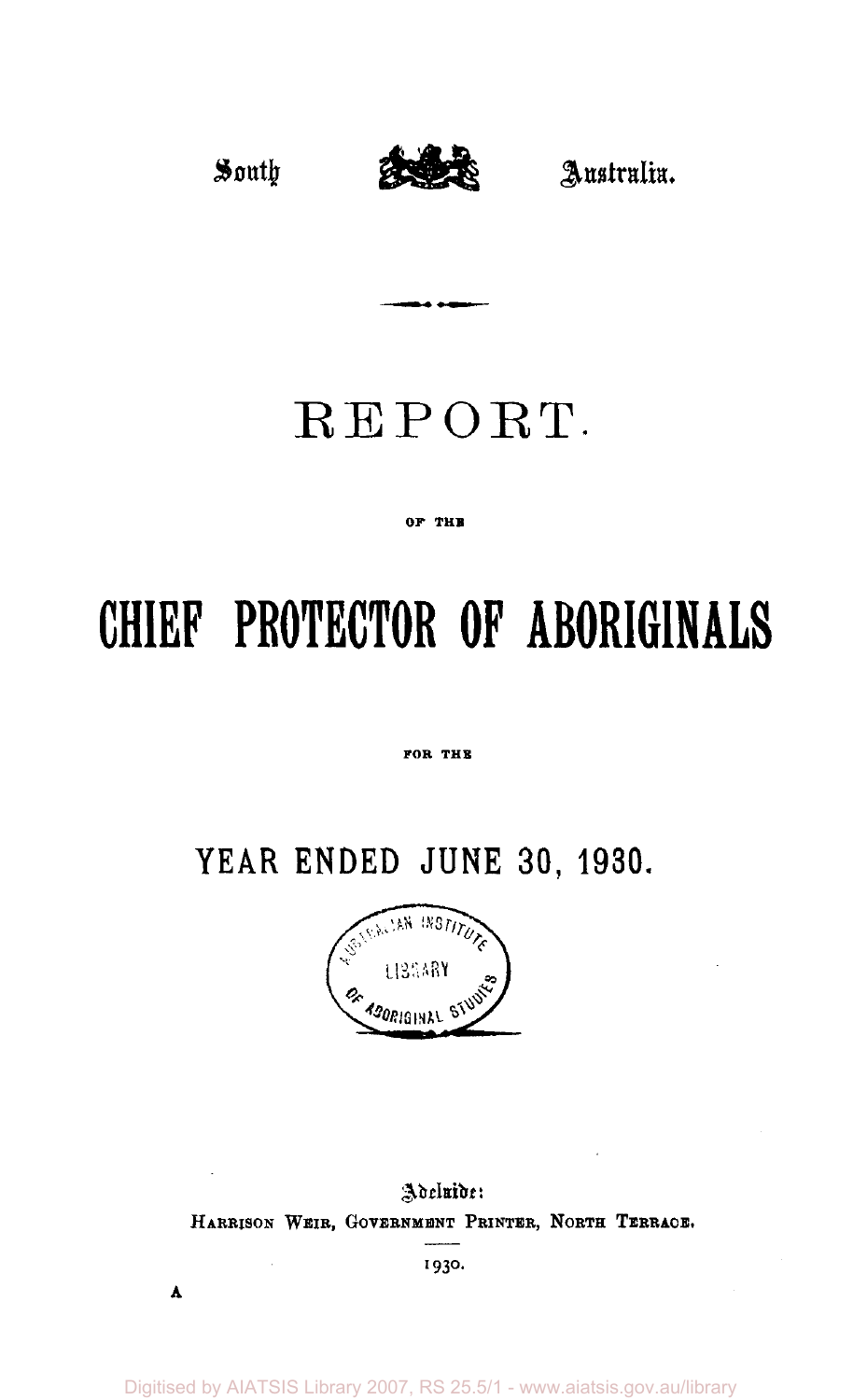## **-7 JAN 1965**  444

## **REPORT.**

Aboriginals Department, Adelaide, September 17th, 1930.

#### ANNUAL REPORT

Sir—1 have the honor to submit this my report on the working of the Aboriginals Department for the year ended June 30th, 1930\_

Rations, clothing, and blankets have been supplied during the year to depots throughout the State, and have been distributed by the issuers of rations to the old, sick, and infirm aboriginals.

The drought which has held most of the pastoral areas in its grip for some years, has continued to prevail with great severity during the past year. In consequence the aboriginals living in those districts have been largely dependent on this Department for foods and other necessaries. Recently however good rains have fallen in these drought stricken districts, and the outlook for the coming season is now favourable.

The medical needs of the natives have been attended to by medical officers and at hospitals. Supplies of medicines for common ailments have been sent to the depots, and given out by issuers of rations. There are fully equipped dispensaries at Point Pearce, Point McLeay, and Koonibba Aboriginal Stations.

#### ABORIGINAL POPULATION.

The estimated total for Australia is 78,430, including 16,629 half-castes. The figures for South Australia are 4,086, and the Statistical Department supply the following particulars :—

About June, 1929, there were 4,086 aboriginals recorded, classified as follows :—

|                                                                                                     |                         | Full Bloods.            | Half-castes.             |                          | Total                    |                          |                              |  |
|-----------------------------------------------------------------------------------------------------|-------------------------|-------------------------|--------------------------|--------------------------|--------------------------|--------------------------|------------------------------|--|
|                                                                                                     | М.                      | F.                      | M.                       | F.                       | М.                       | F.                       | Total.                       |  |
| Nomadic $\ldots$ , $\ldots$<br>In regular employment.<br>In supervised camps<br>Other<br>. <b>.</b> | 889<br>409<br>37<br>116 | 770<br>234<br>50<br>125 | 103<br>306<br>261<br>128 | 108<br>119<br>287<br>144 | 992<br>715<br>298<br>244 | 878<br>353<br>337<br>269 | 1,870<br>1.068<br>635<br>513 |  |
| Grand total<br>.                                                                                    | 1.451                   | 1,179                   | 798                      | 658                      | 2,249                    | 1.837                    | 4.086                        |  |
| Adults<br>$Children$                                                                                | 1.102<br>349            | 850<br>329              | 480<br>318               | 369<br>289               | 1,582<br>667             | 1,219<br>618             | 2.801<br>1,285               |  |
|                                                                                                     | 1,451                   | 1.179                   | 798                      | 658                      | 2.249                    | 1,837                    | 4.086                        |  |

#### POINT McLEAY STATION.

Births: 1 full blood; 18 half-castes. Deaths: 5 half-castes. Number on station: 27 full bloods; 291 half-castes; total 318.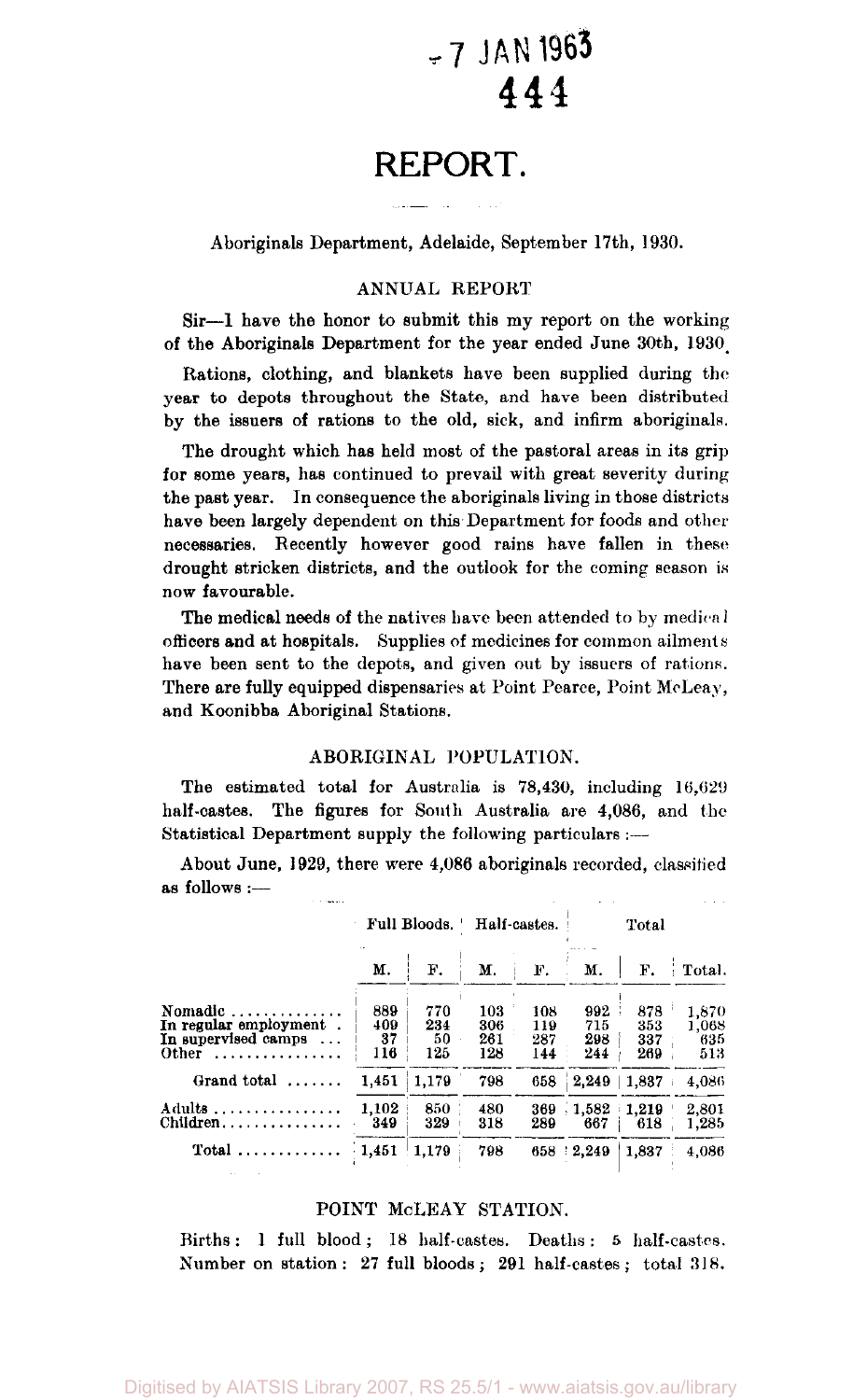#### POINT PEARCE STATION.

Births: 17 half-castes. Deaths: 2 full bloods; 11 half-castes. Number on station : 4 full bloods ; 294 half-castes ; total, 298.

#### KOONIBBA MISSION.

Births : 1 full blood ; 12 half-castes. Deaths : nil. Number on station : 86 full bloods ; 124 half-castes ; total, 210.

#### POINT MeLEAY STATION.

The Superintendent reports that the droughty conditions resulted in scarcity of feed and the consequent hand feeding of the stock has depleted hay reserves. Of the 160 tons of hay grown from 175 acres there are now 100 tons on hand. The returns for cream sold from the dairy were £578 13s. 6d. Pigs sold realised £202 l1s. 4d. The wool returns were disappointing, only £234 3s. 8d. being received during the year. Sheepskins and hides similarly were very low in price. Lambing is incomplete ; it will be below the average.

Two stone cottages of three and four rooms have been built, and rooms have been added to existing houses. There is still some overcrowding, owing to the increase in population, and it will be necessary to continue a strong building policy.

The rain water storage capacity has been increased by placing seven l,000gall. iron tanks at the various cottages. A new windmill and  $tank$  (1,000 galls.) have been placed at the well on Block K, which provide ample water for all stock depastured there.

The general health of the natives has been fairly good. Sister Rayney, the Matron in charge of the hospital, has done good work. Sanitation has had vigilant attention.

The Superintendent has appreciated the loyal and willing cooperation of the staff in promoting the welfare of the natives and of the station generally.

The Missioner (Mr. W. *V.* L. Cook) appointed by the Parkin Mission has regularly conducted church services and Sunday school, and organized various societies and clubs.

#### POINT PEARCE STATION.

The Superintendent reports a continuance of drought during past year, and resulting in poor harvest returns. The wheat averaged under 5bush. per acre, barley 7bush., and oats  $4\frac{1}{2}$  bush. The system of farming on shares was continued, and after making allowances for sharefarmers the total station share was wheat, 4,813bush. ; barley, 4,460bush. ; oats, 327bush ; total, 9,600bush. The returns for hay were 230 tons from 280 acres cut.

The wool clip totalled 65 bales from 2,605 sheep, 61 rams, and 700 lambs. Lambing is incomplete. There are now nearly 1,000 lambs marked ; the average will be about 76 per cent.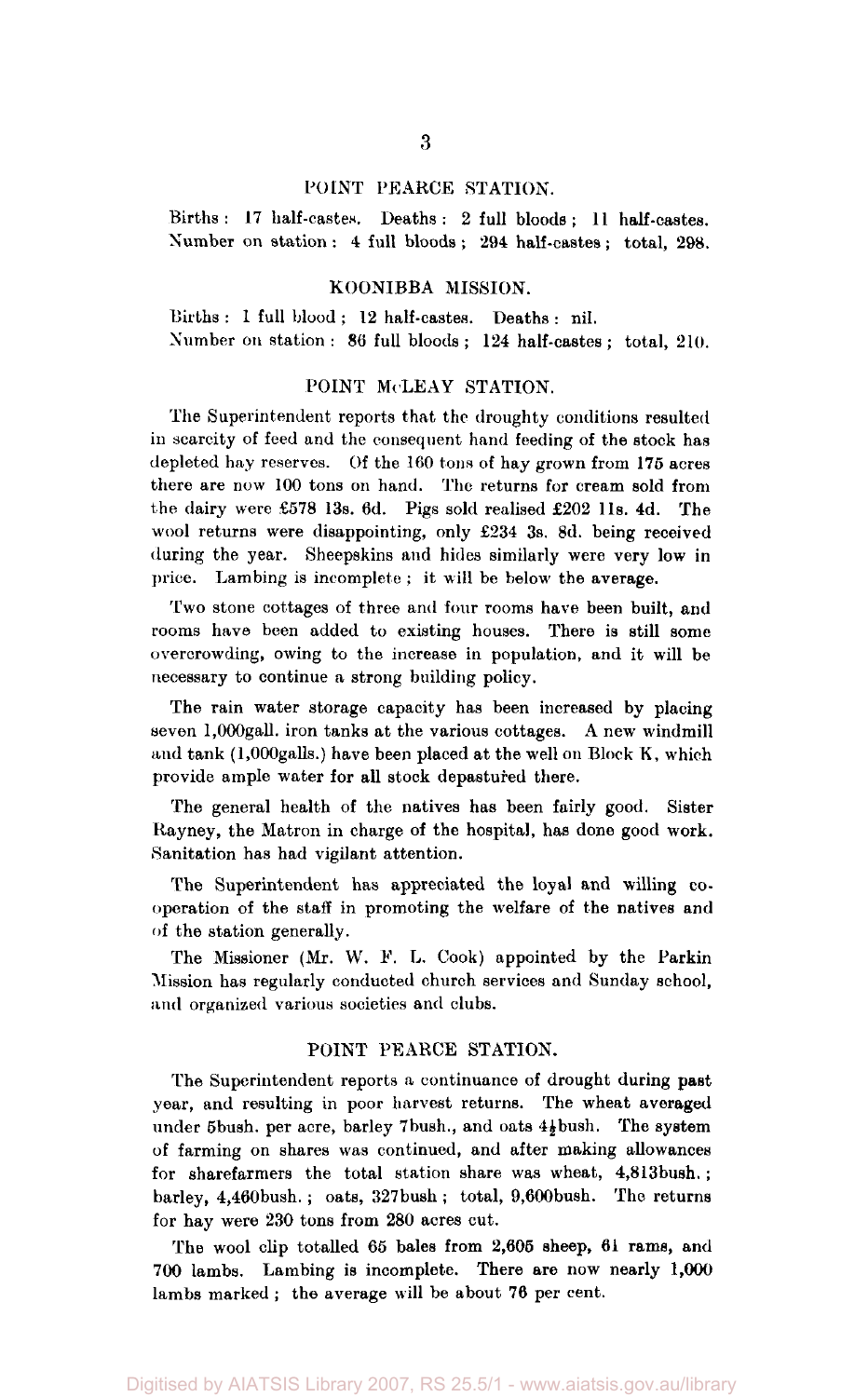The Profit and Loss Account herewith shows a loss of £9,489 2s. on the year's operations, which is the worst financial result this station has shown. The explanation is the long continuance of the drought, loss of stock, and fall in prices of wool and sheep ; also the number of aboriginals maintained has increased to 298. Notwithstanding this disappointing experience this station, now the drought has broken, will show big returns and good results.

This season there are 3,568 acres under crop, 1,990 acres being fallow and the rest stubble.

The crops to date are looking well. If the weather continue favorable a good harvest should be gathered.

The tractor purchased last year has been successfully and economically worked by aboriginal sharefarmers.

All dams and tanks are full. The galvanized-iron catchments to tanks on Wardang Island have filled the tanks there, and it is estimated the island will now carry 2,000 sheep.

A four-roomed stone cottage has been completed by native builders, and repairs and improvements have been made to cottages.

Sanitation has received careful attention. The health of the natives has been better than last year.

The work of the Anglican and Methodist Churches in regularly conducting religious services is much appreciated.

#### KOONIBBA MISSION STATION.

The Superintendent's report is included herewith, and is of special interest as it is the last report of the Rev. C. Hoff who, for 10 years, has ably filled the position of Superintendent of the Mission.

The station has again suffered severely from the drought, and it has been necessary for this department to give more than usual assistance in rations.

The United Aborigines' Mission has Missionaries at Swan Reach and Oodnadatta, and have recently begun work amongst aboriginals at Mount Serle. Their home for half-caste children at Quorn has been enlarged and now accommodates 25 children.

The Aborigines' Friends' Association continues to give financial help in maintenance of nurses at Point Pearce and Point McLeay Stations.

Miss Elizabeth Hunter has continued the work of honorary inspector of half-caste girls from Alice Springs, who are in situations in Adelaide and suburbs.

The Parkin Mission provides a Missioner, Mr. W. F. L. Cook, for Point McLeay Station.

The home in North Adelaide, conducted by the Adelaide City Mission, for aboriginal women and children, continues its useful work, providing the necessary accommodation and oversight for these aboriginals when sickness and other reasons detain them in the city.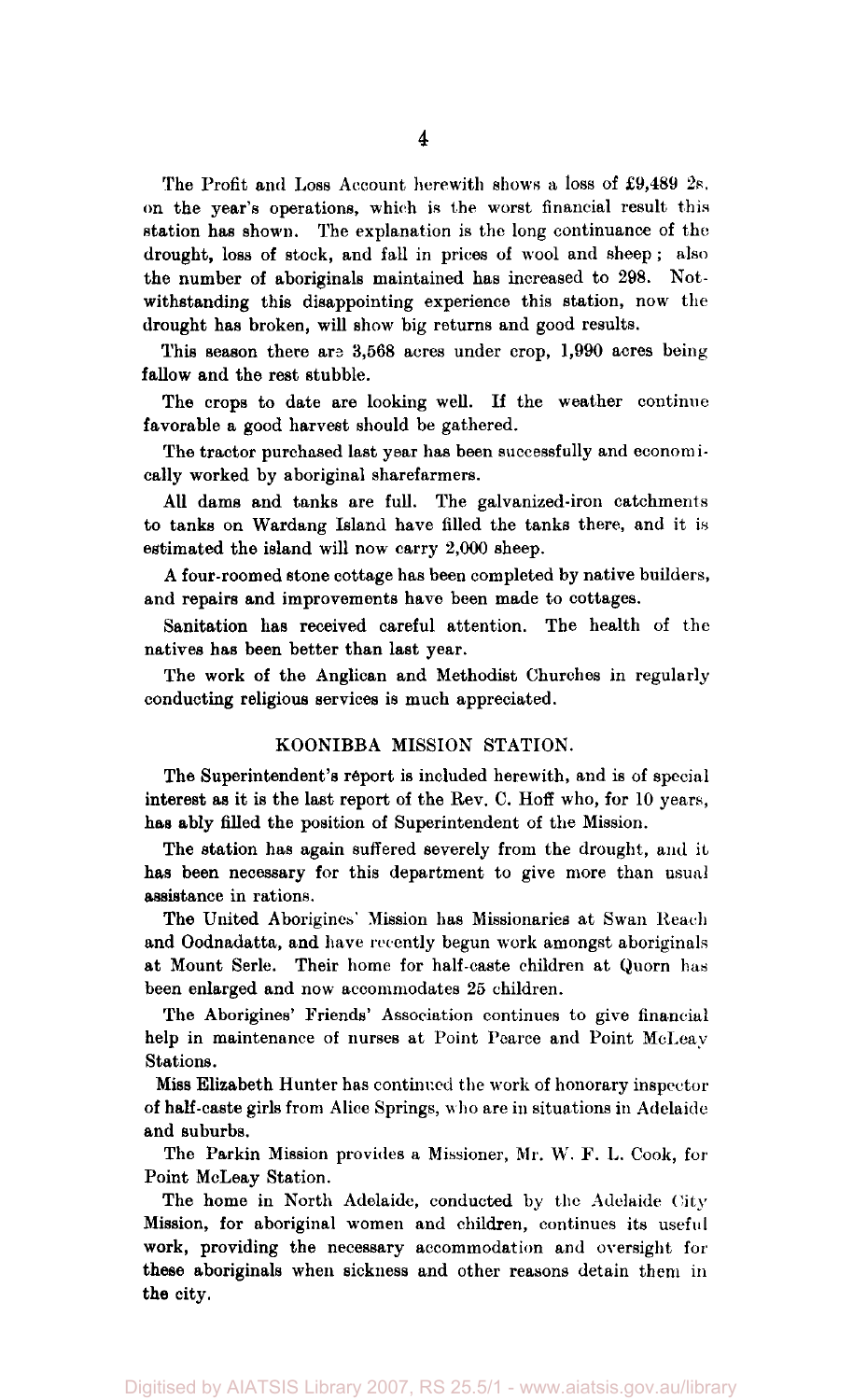The Advisory Council of Aborigines meets monthly, the Hon. W. H. Harvey being chairman.

The Anthropological Society also meets monthly at the University, and is particularly interested in our aboriginal race.

I sincerely appreciate the work of these friends of the aboriginal in their several departments.

#### POLICE OFFICERS.

Inspector P. A. Giles, Protector of Aborigines, Port Augusta, reports :—

Permit me to tender my annual report on the aboriginals in the Far North and Eyre's Peninsula.

In that portion of the State there are approximately 1,100 fullblooded aboriginals and 300 half-castes.

The general health has been fairly satisfactory; 58 deaths have been reported.

During the year there has been 44 births.

Outside of settlements and station properties there are many aboriginals about whom little information is obtainable and to whom this report does not apply.

I am deeply impressed with the honesty of the civilised aborigines living about the towns and settlements, and their general good behaviour. Not one case of stealing by such natives has been reported during the year; and during the past six years I cannot recollect one case of impertinence or annoyance to white people by an aboriginal.

In the far back country north and west of Oodnadatta there were 10 complaints of petty larceny from white men's camps, and two cases where sheep were killed by natives for food.

During the year 14 natives were prosecuted for drinking liquor, and four white men were convicted for supplying aboriginals with wine.

Owing to the drought much hardship is suffered by the natives. Practically all the game is gone and there is no work for those who usually work on the stations.

From what I have seen of the aboriginals about Port Augusta I am convinced that working for wages is the best means for up-lifting the aboriginal; it appears to instil into them a self dependence we do not find in those who are in receipt of charity rations.

Mr. G. Aiston, Protector of Aboriginals for the Newcastle District, reports from Mulka Well that good rains have flooded many parts of the neighbouring country, and that there is now a certain amount of employment for blacks on the stations.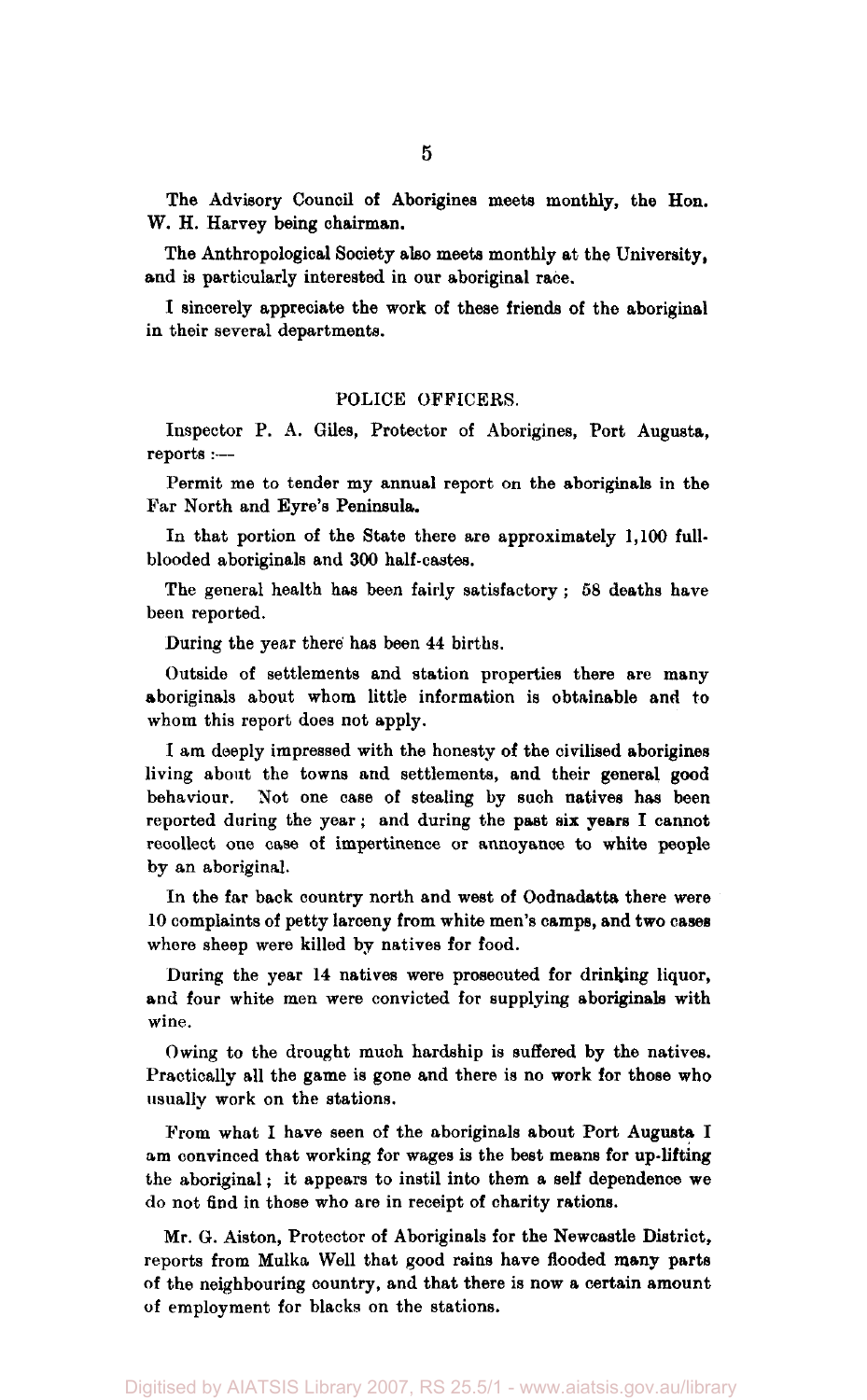The expenditure and receipts of the Department for the year are as follows :-

| Head office-                                  | EXPENDITURE.                                     | £           | δ.           | d.       | £          | s. d. |       |
|-----------------------------------------------|--------------------------------------------------|-------------|--------------|----------|------------|-------|-------|
| $Salaries \ldots \ldots \ldots$               |                                                  | 1,050       | 6            | 8        |            |       |       |
| Provisions, blankets, clothing, medi-         |                                                  |             |              |          |            |       |       |
|                                               | cal expenses, transport, &c                      | 6,049 19    |              | 2        |            |       |       |
| Boarding                                      | home for aboriginal                              |             |              |          |            |       |       |
|                                               | women $\dots\dots\dots\dots\dots\dots\dots\dots$ | 190         |              | 8 H      |            |       |       |
| Advisory Council of Aborigines-               |                                                  |             |              |          |            |       |       |
|                                               | Printing, stationery, and allow-                 |             |              |          |            |       |       |
|                                               | ance to secretary                                |             | 76 19        | 4        |            |       |       |
| Superannuation fund pensions                  |                                                  | 208         | - 0          | $\bf{0}$ |            |       |       |
| Point Pearce Station-                         |                                                  |             |              |          | 7,575 14   |       | ł     |
| Salaries and wages, &c.                       |                                                  | 6,201       | 2            | 2        |            |       |       |
| Implements, stock, fertilisers, &c.           |                                                  | 3,508 13    |              | 3        |            |       |       |
| New cottages $\dots\dots\dots\dots\dots\dots$ |                                                  | 541 14      |              | 2        |            |       |       |
| Material for catchments, Wardang              |                                                  |             |              |          |            |       |       |
|                                               | Island                                           |             | 47 14 11     |          |            |       |       |
| Purchases for store, &c. $\dots$              |                                                  | 3,962 18    |              | 5        |            |       |       |
|                                               | Loan expenditure for improvements                |             |              |          |            |       |       |
|                                               | on Wardang Island and purchase                   |             |              |          |            |       |       |
|                                               | of stock and implements                          | 2,023 13 10 |              |          |            |       |       |
|                                               | Loan account, interest and depre-                |             |              |          |            |       |       |
|                                               | ciation                                          | 234         | $\mathbf{0}$ | 5        |            |       | 2     |
| Point McLeay Station-                         |                                                  |             |              |          | 16,519 17  |       |       |
| Salaries and wages                            |                                                  | 2.949       | 2            | 4        |            |       |       |
| Implements, stock, supplies, &c               |                                                  | 2.541       | 9.           | 0        |            |       |       |
| Interest and rent of sections                 |                                                  | 174         | 6            | 5        |            |       |       |
| Purchase of cottage                           |                                                  | 250 15      |              | $\theta$ |            |       |       |
|                                               | Purchases for store, &c.                         | 2,645 15    |              | 9        |            |       |       |
|                                               |                                                  |             |              |          | 8,5618     |       | 6     |
|                                               |                                                  |             |              |          | £32,656 19 |       | 9     |
|                                               | RECEIPTS.                                        |             |              |          | £          |       | s. d. |
|                                               | From sales of produce, &c., Point Pearce Station |             |              |          | 3,026      | 4     | 2     |
|                                               | From store sales, Point Pearce Station           |             |              |          | 3,466 15   |       | 9     |
|                                               | From sales of produce, &c., Point McLeay Station |             |              |          | 2,074      |       | 9 11  |
|                                               | From store sales, Point McLeay Station           |             |              |          | 2,655      | ı     | ı     |
|                                               | Refund of advances for fares, &c.                |             |              |          | 216 12 10  |       |       |
|                                               |                                                  |             |              |          | £11,439    | 3     | 9     |

The total expenditure is £5,217 16s. 3d. more than the previous 12 months.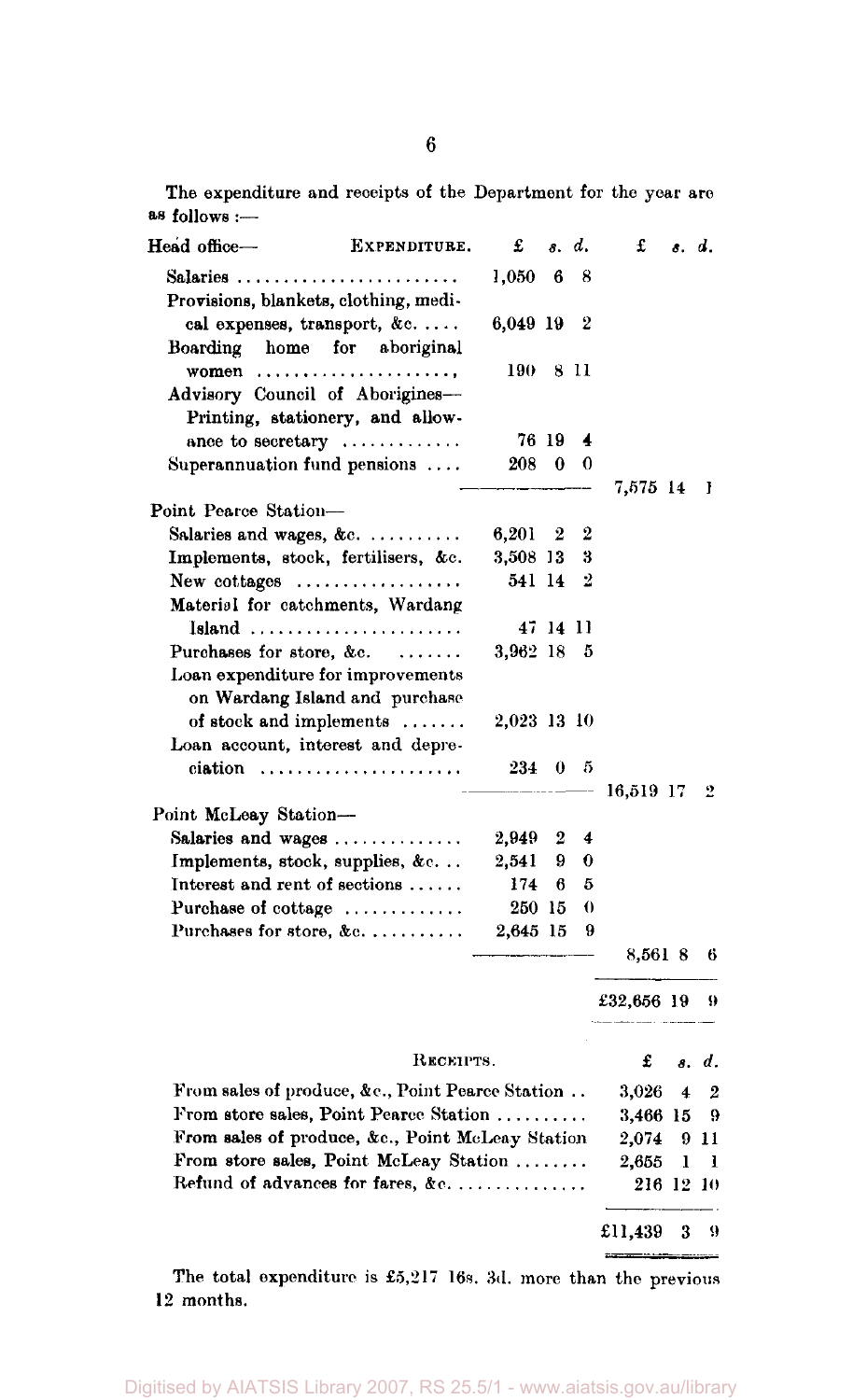The total receipts show an increase of £1,207 9s. on last year.

|                                                                                                | $\mathbf{f}$ $s. d.$ |  |
|------------------------------------------------------------------------------------------------|----------------------|--|
| Total expenditure $\ldots \ldots \ldots \ldots \ldots \ldots \ldots \ldots \ldots$ 32,656 19 9 |                      |  |
|                                                                                                |                      |  |

Cost of aborigines to South Australian Government for 12 months ended June 30th,  $1930$  ..... £21,217 16 0

I have the honor to be,

Sir,

Your obedient servant,

F. GARNETT, Chief Protector of Aboriginals.

The Hon. Commissioner of Public Works, Adelaide.

#### KOONJBBA MISSION STATION.

Koonibba, July, 1930.

Sir—I have the honor to respectfully submit the following report :—

In many ways the past 12 months were most disappointing. After two consecutive partial failures we had hoped for a return to normal seasons. The rather light winter rains were only just sufficient to give the wheat a moderate start, but the strong and continuous winds not only dried out the land, but caused the fields to drift and to cut the wheat. The only good rain for the year fell in early spring. This revived our hopes somewhat, but no useful rains followed. In consequence almost 40 per cent, of the crops failed. The figures are as follows :—We sowed 930 acres fallow, 500 stubble of the previous year's fallow, 120 acres second crop, and 250 of new land; all this with the station teams, a total of 1,800 acres. We harvested 700 bags of wheat from 750 acres fallow, and 300 of stubble. The balance, 750 acres, failed totally. Besides the above, sharefarmers cropped 775 acres of stubble and 125 of new land. This was all fed off in order to have at least a little benefit from it. About 25 acres were cut for hay, and realised 10 tons, Farming with such results is rather discouraging. It led quite naturally to still more men being put off. Only a very few of the native men could be employed. Through lack of feed and rain we were unable to do any fallowing. In fact, the wind-swept paddocks were as bare as fallow.

*Sheep.*—Also here we must record retrogression. We lost heavily in July and August of last year, so that only 500 were left at shearing time. Practically all the lambing ewes died while lambing, and we reared less than a dozen lambs. The clip was light and realised only £80 15s. net.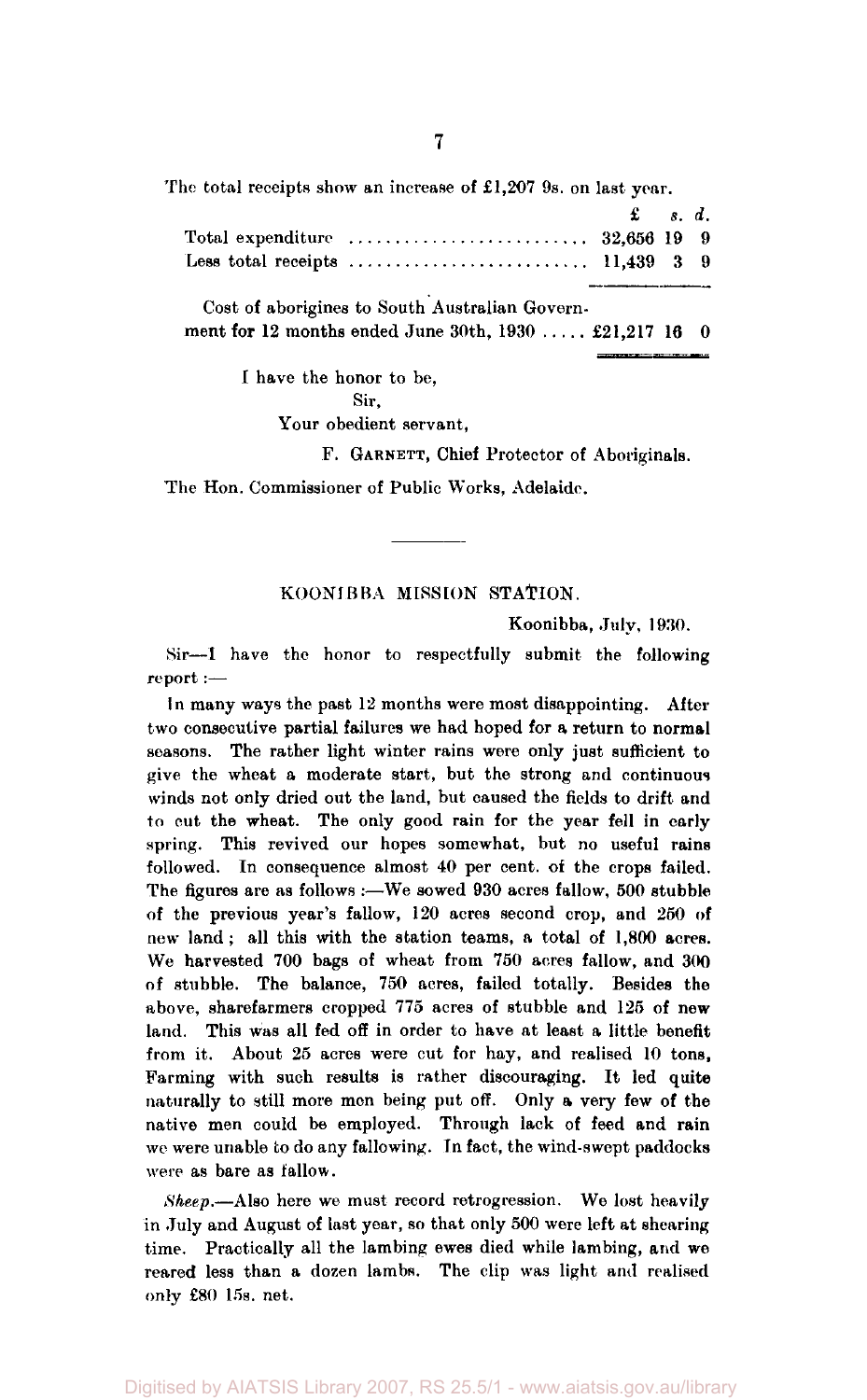*Seeding,* 1930.—The wheat germinated well, and is looking promising. Provided the winds are less severe than heretofore we again hope for a better season. We have cropped 1,330 acres with station teams, and a sharefarmer put in 800, total 2,130 acres

*Unemployment.*—The unemployment of men caused us much worry. We could not employ more, and there was no work to be found in the district. We here gratefully acknowledge, sir, the help extended to our natives through your department, but even the rations were barely sufficient to keep body and soul together. Kangaroo was almost exclusively the meat diet and still is. Rabbits did not survive the drought, and lizards at any time no more than a toothsome sweetmeat. A number of the more shiftless natives congregated at Murat Bay and there lived, to a great extent, on fish and the scraps from the bakers, butchers, and eating houses. Nothing is indestructable to their destructive teeth and digestive organs. Receiving rations proves very demoralizing. Nevertheless we must admit that the discipline was quite good. We had really no trouble worth mentioning.

*Church.*—From the purely missionary standpoint the drought proved to be most fertile. Lack of employment brought some uneducated natives under our influence, and we were privileged to receive eight adults as new church members, and at the present time six more are receiving religious instruction.

The new Superintendent and Missionary is Rev. A. Muellei, late of Morgan.

This, therefore, being my last report, 1 take the opportunity to thank you, sir, for the help and advice with which you were ever ready to oblige. It is gratefully acknowledged.

In conclusion, I must say that my 10 years' stay made it clear to me that the Australian aboriginal, being helpless in a white community, is ever in need of a friend with sympathetic understanding, and is in spite of his short-comings and peculiarities well worth saving. It is not without some sadness that I take my departure, as I have found some true and tried friends among them. Once more thanking you, sir, and wishing your department and the natives every success, I take my final leave from Koonibba.

I have, &c,

C. HOFF, Superintendent.

The Chief Protector of Aboriginals, Adelaide.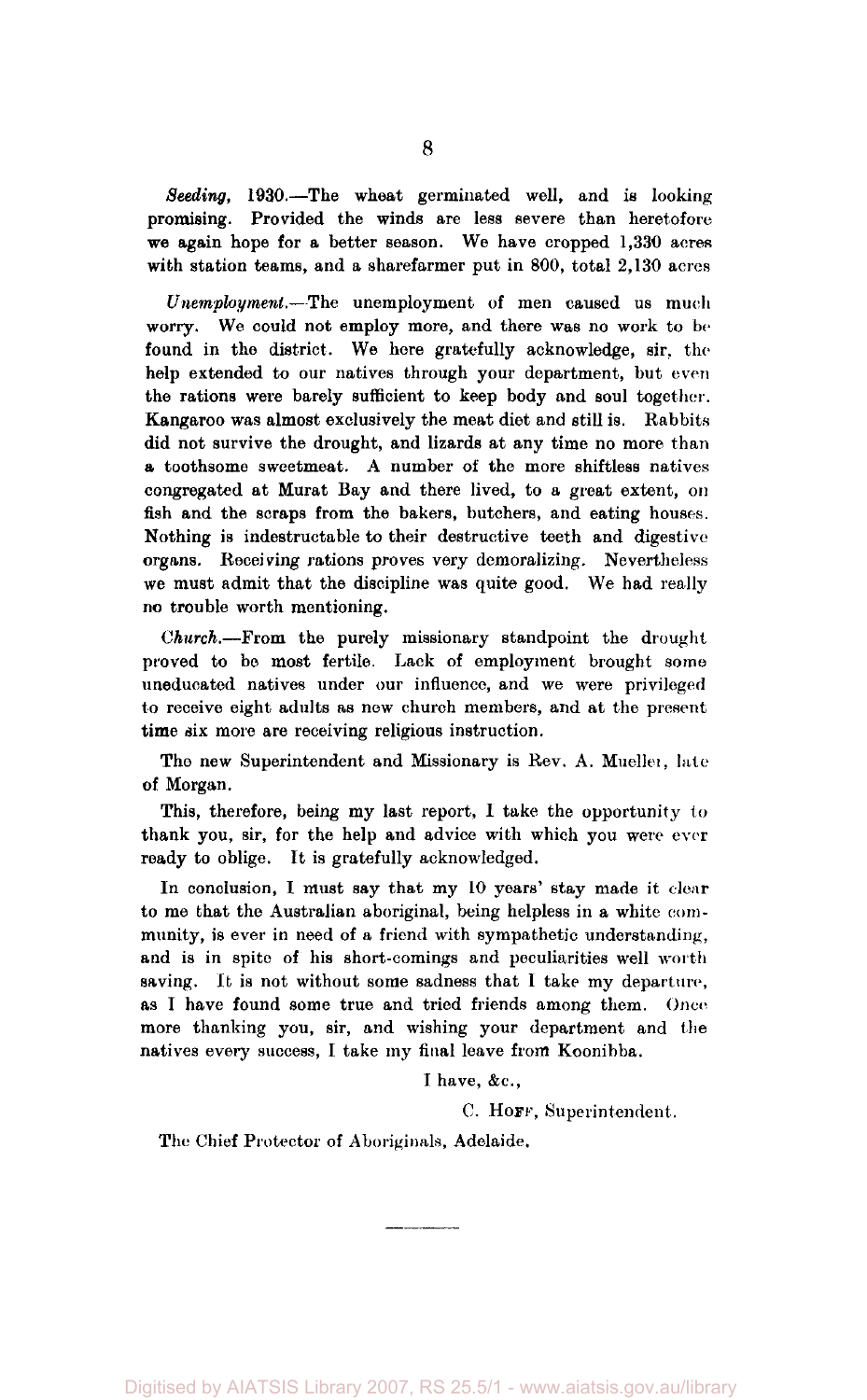

έý,

*Balance-sheet of the Point McLeay Station as at June* **30th, 1930.** 

 $\bar{9}$ 

| LIABILITIES.                                            | £          | s. d.        |               | £             | 8.    | d. |
|---------------------------------------------------------|------------|--------------|---------------|---------------|-------|----|
| H.M. Government deposit account                         |            |              | 6<br>94 12 10 |               |       |    |
|                                                         |            |              |               | $-$ 59,263 11 |       | 4  |
| Sundry creditors                                        |            |              |               | 920 11        |       | 1  |
| Capital account $\dots\dots\dots\dots\dots\dots\dots$   |            |              |               | 5,550         | 6     | 4  |
|                                                         |            |              |               | £65,734       | 8     | 9  |
| ASSETS.                                                 | £          | 8.           | d.            | £             | з.    | d. |
| Cottages and Hospital transferred from                  | 6,506      | $\mathbf{1}$ | 9             |               |       |    |
| Pompoota                                                | 2,080 10   |              | 7             |               |       |    |
|                                                         |            |              |               | 8,586 12      |       | 4  |
| Land purchased $\dots\dots\dots\dots\dots\dots\dots$    |            |              |               | 2,122 15      |       | 0  |
| Improvements                                            |            |              |               | 3,124 15      |       | 9  |
| Implements, vehicles, &c.                               | 674 12     |              | 5             |               |       |    |
| Harness                                                 | 135        | 7            | 3             |               |       |    |
| Furniture                                               | 108        | 6            | 5             |               |       |    |
| Hospital furniture                                      |            | 61 15        | 5             |               |       |    |
|                                                         |            |              |               | 980           | 1     | 6  |
| Stock on hand<br>Store                                  |            |              |               |               |       |    |
|                                                         | 437        | 9            | 3             |               |       |    |
| $Horses$                                                | 315        | 0            | 0             |               |       |    |
| Cattle                                                  | 821        | 0            | 0             |               |       |    |
| Sheep                                                   | $1,004$ 12 |              | 0             |               |       |    |
|                                                         | 166        | 0            | 0             |               |       |    |
| Farm tools, fodder, building and fenc-                  |            |              | 6             |               |       |    |
| ing material, &c.                                       | 557        | 6<br>11 10   | 0             |               |       |    |
| Skins and hides                                         |            |              |               | 3.312 17      |       |    |
|                                                         |            |              |               |               | 49 13 | 9  |
| Cash on hand $\ldots, \ldots, \ldots, \ldots, \ldots$   |            |              |               |               |       | 0  |
| Sundry debtors                                          |            | 9            | 1             | 381           | 3     | 4  |
| Net loss for year $\dots\dots\dots\dots\dots\dots\dots$ | 3,338      | ı            |               | 047,176 10    |       |    |
| $Add$ net loss brought forward 1915-29  43,838          |            |              |               |               |       | 1  |
|                                                         |            |              |               | £65,734       | 8     | 9  |

F. GARNETT, Chief Protector of Aboriginals.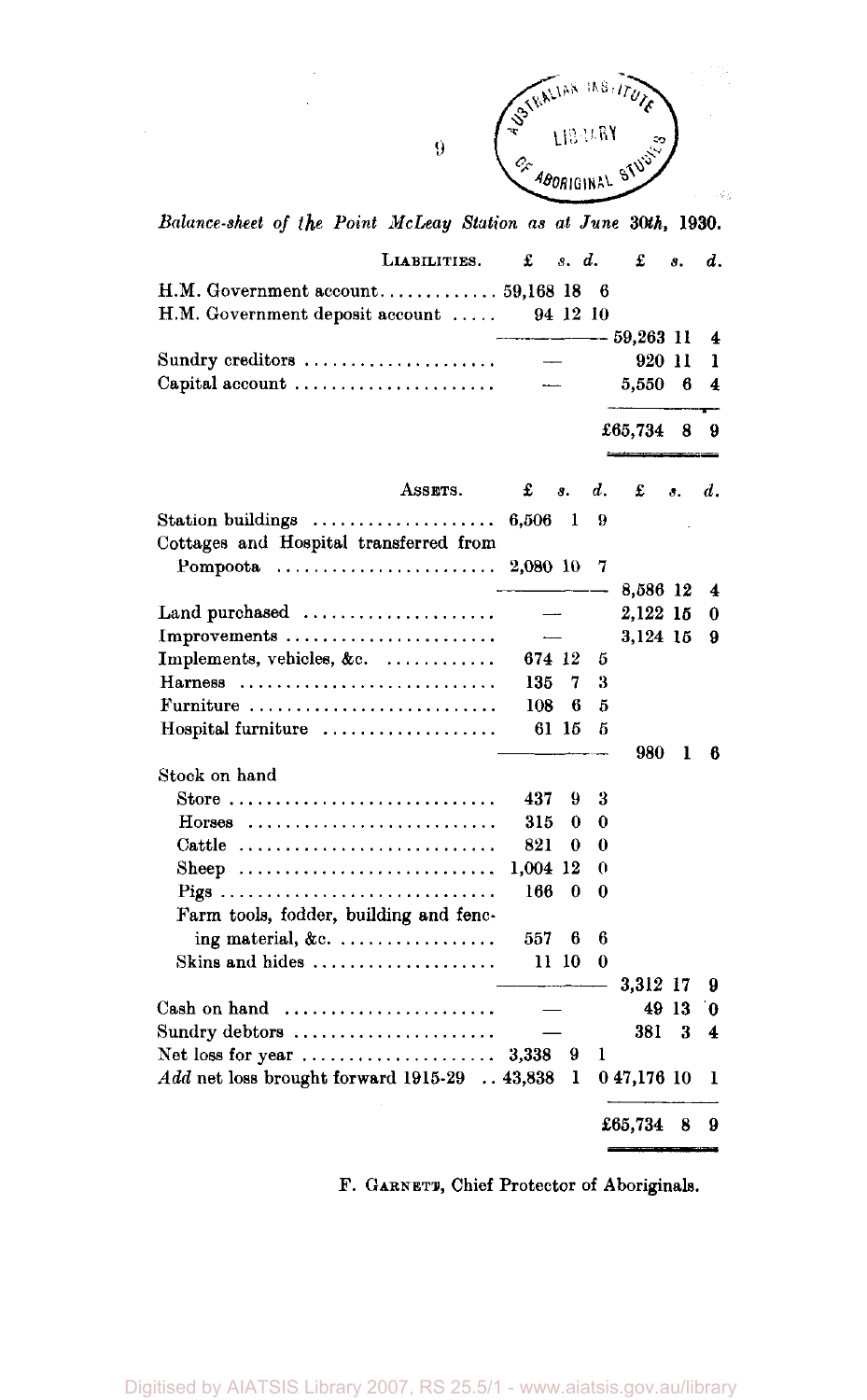*Profit and Loss Account of the Point McLeay Station for the year ended June 30th,* 1930.

|                                                            | £      |             | s. d.      | £.        |                | s. d.    |
|------------------------------------------------------------|--------|-------------|------------|-----------|----------------|----------|
| To Farm account, dairy and other                           |        |             |            |           |                |          |
| produce<br>. <b>.</b> .                                    |        |             |            | 196       | 6              | 1        |
| Rations for aboriginals                                    | 871 11 |             | 3          |           |                |          |
| School books for aboriginal children                       | 15     | 9           | 5          |           |                |          |
| Hospital rations and expenses                              | 13     | 4           | 5          |           |                |          |
|                                                            |        |             |            | 900       | 5              | 1        |
| Salary of Superintendent and farm                          |        |             |            |           |                |          |
| $overseer$                                                 | 503    | 0           | 8          |           |                |          |
| aboriginals and white<br>Wages of                          |        |             |            |           |                |          |
| laborers                                                   | 2,185  | 6           | 4          |           |                |          |
|                                                            |        |             |            | 2,688     | 7              | $\theta$ |
| Cattle $\ldots \ldots \ldots \ldots \ldots \ldots \ldots$  | 14     | 6           | $_{\odot}$ |           |                |          |
| Horses                                                     | 5      | 0           | 0          |           |                |          |
|                                                            |        |             |            | 19        | 6              | 0        |
| Accident insurance                                         |        |             |            | 23        | $\overline{4}$ | ı        |
| Depreciation-                                              |        |             |            |           |                |          |
| Implements $\dots\dots\dots\dots\dots\dots$                |        | 74 19       | 2          |           |                |          |
| $Harness$                                                  | 15     | 0           | 9          |           |                |          |
| Furniture                                                  | 5      | 14          | $\theta$   |           |                |          |
| Hospital furniture                                         | 3      | 5           | 0          |           |                |          |
|                                                            |        |             |            |           | 98 18 11       |          |
| Rent                                                       |        |             |            | 41        | 5              | 9        |
| Interest, &c., on land under pur-                          |        |             |            |           |                |          |
| chase                                                      |        |             |            | 132 10    |                | 8        |
| Head office salaries and expenses                          |        |             |            | 115       | ı              | 8        |
| Net loss from $1915/29$                                    |        |             |            | 43,838    | ı              | 0        |
|                                                            |        |             |            |           |                |          |
|                                                            |        |             |            | £43,053   | 6              | 3        |
|                                                            | £      | $s_{\star}$ | d.         | £         |                | s. d.    |
| By Sheep $\dots \dots \dots \dots \dots \dots \dots \dots$ | 162 15 |             | ő          |           |                |          |
|                                                            | 215 15 |             | 2          |           |                |          |
|                                                            |        |             |            | 378 10    |                | 7        |
| Meat                                                       |        |             |            | 45        | 7              | 3        |
| Store                                                      |        |             |            | 452 18    |                | 4        |
| Net loss for year                                          | 3,338  | 9           | ı          |           |                |          |
| Add net loss brought forward,                              |        |             |            |           |                |          |
| $1915 - 29$                                                | 43,838 | 1           | 0          |           |                |          |
|                                                            |        |             |            | 47,176 10 |                | 1        |
|                                                            |        |             |            |           |                |          |
|                                                            |        |             |            | £48,053   | 6              | 3        |
|                                                            |        |             |            |           |                |          |

F. GARNETT, Chief Protector of Aboriginals.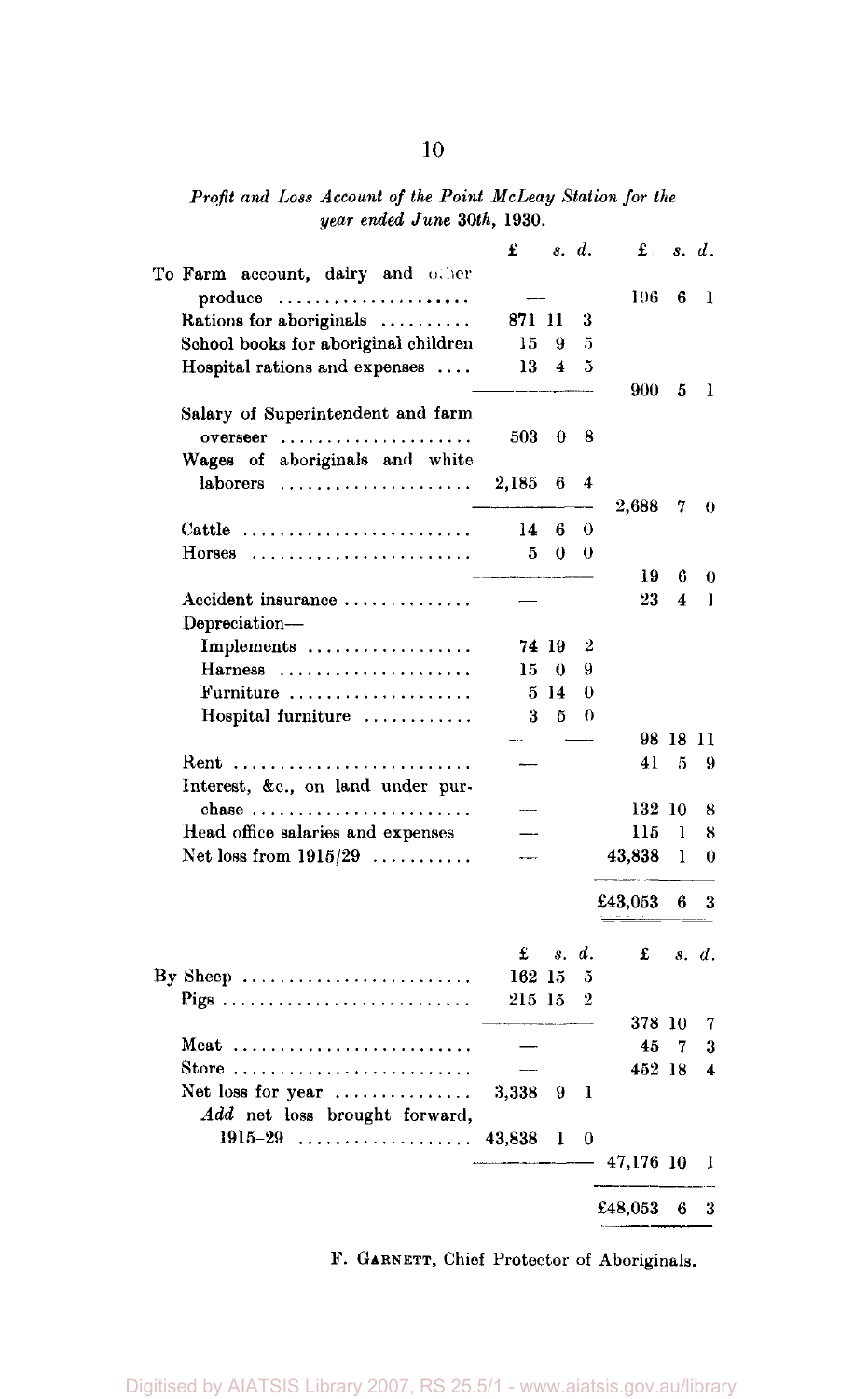*Balance-sheet of the Point Pearce Station as at June 30th,* 1930.

| LIABILITIES.                                                    | £            |          | s. d. | £            |   | s. d.    |
|-----------------------------------------------------------------|--------------|----------|-------|--------------|---|----------|
| $H.M. Gover$ ment account $\ldots \ldots$                       | 40,420       | 6        | 1     |              |   |          |
| H.M. Government deposit account                                 | 962 15       |          | 4     |              |   |          |
| H.M. Government loan account                                    | 1,820 13 10  |          |       |              |   |          |
|                                                                 |              |          |       | 43,203 15    |   | 3        |
| Capital account                                                 |              |          |       | 11,362       | 9 | 5        |
| Sundry creditors                                                |              |          |       | 1,029        | 2 | -10      |
|                                                                 |              |          |       | £55,595      | 7 | 6        |
| ASSETS.                                                         | £            |          | s. d. | £            |   | s. d.    |
| Station buildings                                               | 10,548 15 10 |          |       |              |   |          |
| New cottages $\dots\dots\dots\dots\dots\dots\dots$              | 2,149 19     |          | 0     |              |   |          |
|                                                                 |              |          |       | 12,698 14 10 |   |          |
| Improvements                                                    | ----         |          |       | 7,634 19     |   | 2        |
| Implements, vehicles, &c.                                       | 1,638        | 9        | 7     |              |   |          |
| <b>Harness</b>                                                  | 165-11       |          | 4     |              |   |          |
| Furniture $\ldots \ldots \ldots \ldots \ldots \ldots$           | 101          | 3        | 5     |              |   |          |
| Hospital furniture                                              | 38           | L        | 8     |              |   |          |
|                                                                 |              |          |       | 1.943        | 6 | $\bf{0}$ |
| Cash on hand $\ldots \ldots \ldots \ldots \ldots \ldots$        |              |          |       | 52           | ı | -11      |
| Sundry debtors                                                  |              |          |       | 767          | 7 | 6        |
| Stock on hand-                                                  |              |          |       |              |   |          |
| $H$ orses                                                       | 457          | 0        | 0     |              |   |          |
| $\text{Cattle}$ ,,,,,,,,,,,,,,,,,,,,,,,,,,,,                    | 418          | 0        | 0     |              |   |          |
| Sheep                                                           | 3,845        | 2        | 6     |              |   |          |
|                                                                 | 93 11        |          | 0     |              |   |          |
| Farm stores, seed, super, building                              |              |          |       |              |   |          |
| and fencing material, &c.                                       | 737          | 0        | 1     |              |   |          |
| Sheepskins $\ldots \ldots \ldots \ldots \ldots \ldots$          | 8            | 7        | 11    |              |   |          |
|                                                                 | 8            | -11      | 8     |              |   |          |
| Store $\ldots \ldots \ldots \ldots \ldots \ldots \ldots \ldots$ | 921          | 2        | 5     |              |   |          |
| Net loss for year $\dots\dots\dots\dots\dots\dots$              | 9,489        | 2        | 0     | 6,488 15     |   | 7        |
| $Add$ net loss, 1915-29, brought                                |              |          |       |              |   |          |
| forward  16,521                                                 |              | $\bf{0}$ | 6     | 26,010       | 2 | 6        |
|                                                                 |              |          |       | £55,595      | 7 | 6        |

F. GABNETT, Chief Protector of Aboriginals.